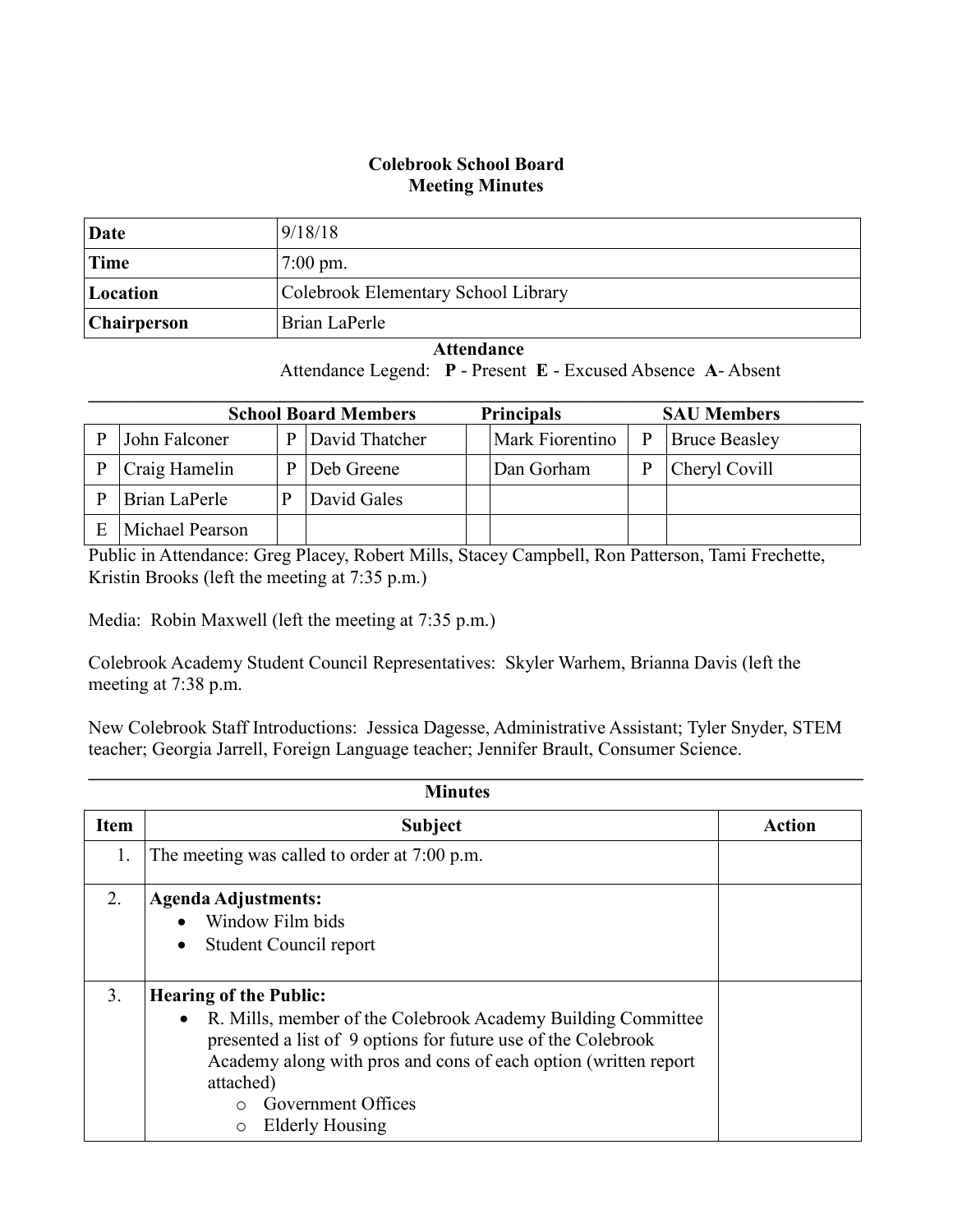|                  | <b>Community Housing</b><br>O<br>Tear it down<br>$\circ$<br>Leave it empty<br>O<br>Request ideas from outside agencies and people<br>$\circ$<br>Multi-Use (offices, housing, retail)<br>$\circ$<br>Continue use as the high school<br>$\circ$<br>Continue use as a high school with enough space to<br>$\circ$<br>accommodate current enrollment but close unused sections<br>of the building<br>R. Maxwell asked the Committee how many times<br>п<br>they have met; Greg Placey stated the Committee<br>has met 4 times.<br>R. Maxwell inquired as to whether the Committee<br>٠<br>had contacted other agencies to look for grants.<br>Ron Patterson spoke of curriculum challengers<br>ш<br>being in two buildings.<br>Other discussions included: the model as presented<br>Ξ<br>at the March, 2018 Annual District Meeting;<br>concerns about space; the original Phase II proposal.<br>The Board is waiting for the architectural specification for<br>$\circ$<br>quotes on the modification of the Elementary School.<br>The Board will consider proposals from the CA Building<br>$\circ$ |  |
|------------------|----------------------------------------------------------------------------------------------------------------------------------------------------------------------------------------------------------------------------------------------------------------------------------------------------------------------------------------------------------------------------------------------------------------------------------------------------------------------------------------------------------------------------------------------------------------------------------------------------------------------------------------------------------------------------------------------------------------------------------------------------------------------------------------------------------------------------------------------------------------------------------------------------------------------------------------------------------------------------------------------------------------------------------------------------------------------------------------------------|--|
|                  | Committee, look at potential savings if the Academy is<br>closed and estimated cost of renovations to the Elementary<br>School.                                                                                                                                                                                                                                                                                                                                                                                                                                                                                                                                                                                                                                                                                                                                                                                                                                                                                                                                                                    |  |
| $\overline{4}$ . | <b>Reading of the Minutes:</b><br>• Corrections on September 4, 2018 minutes:<br>Agenda item #4, third bullet: change "English" to "IT"<br>$\circ$<br>Agenda item #7, seventh bullet: change "20 minutes"<br>$\circ$<br>shorter" to "split into quarters"<br>Agenda item #8, fifth bullet: change wording of motion<br>$\circ$<br>to more accurately reflect the intent<br>J. Falconer/D. Thatcher: motion to approve the September 4, 2018<br>minutes with the corrections listed above.                                                                                                                                                                                                                                                                                                                                                                                                                                                                                                                                                                                                          |  |
| 5.               | <b>Special Reports:</b><br><b>Student Council:</b><br>Homecoming events<br>Considered a great success<br>$\circ$<br>Discussed whether to have a Winter Carnival or Spring Fling event<br>$\bullet$<br>New staff from Colebrook Academy attended the meeting for<br>introduction purposes                                                                                                                                                                                                                                                                                                                                                                                                                                                                                                                                                                                                                                                                                                                                                                                                           |  |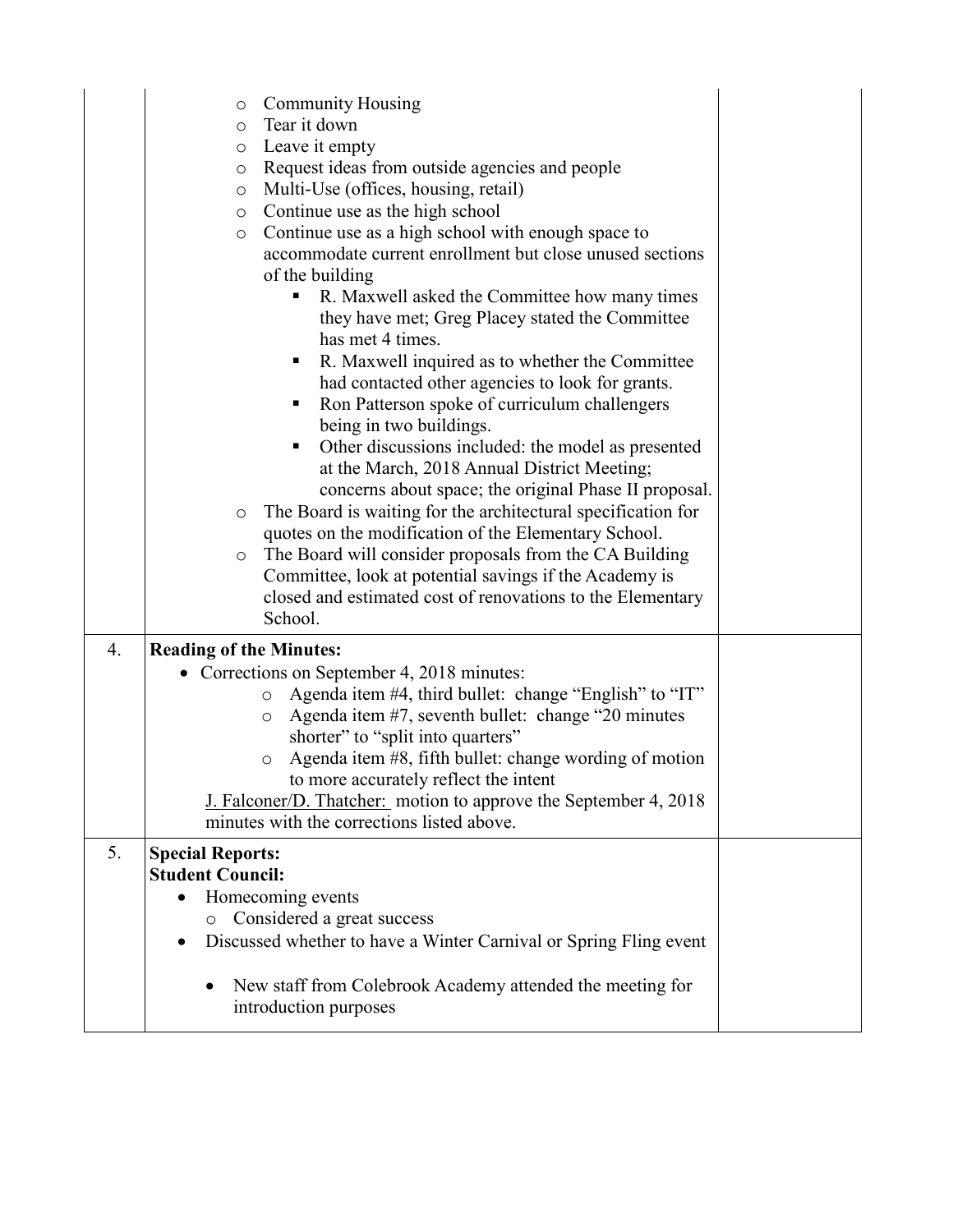| 6. | <b>School Administrator (s) Reports:</b><br>Colebrook Elementary - D. Gorman:<br>D. Gorham distributed the CES Newsleter<br>Open House had a good turnout; many events<br>Colebrook Academy: M. Fiorentino                                                                                                                                                                                                                                                   |                    |
|----|--------------------------------------------------------------------------------------------------------------------------------------------------------------------------------------------------------------------------------------------------------------------------------------------------------------------------------------------------------------------------------------------------------------------------------------------------------------|--------------------|
|    | Homecoming 9/15<br>The Academy and the historical society worked in<br>$\circ$<br>conjunction to unveil the time capsule, buried on the<br>Academy lawn<br>The winners of spirit week will be announced by<br>$\circ$<br>student council<br>Student Council will be attending<br>$\bullet$<br>Ryan Call request for approval to ask Tillotson North<br>$\bullet$<br>Country Foundation for funds as has been done in years<br>past.                          |                    |
|    | C. Hamelin / D. Gales: To approve R. Call's request to submit a<br>grant to the North Country Tillotson Foundation for<br><b>Elective Physical Educational Activities</b>                                                                                                                                                                                                                                                                                    | Vote:<br>Unanimous |
|    | NHIAA Meeting September 17, 2018 Colebrook Academy<br>$\bullet$<br>continues its streak of good sportsmanship<br>New Staff will be in attendance for introductions<br>$\bullet$<br>Assistant Key Club Advisor position is still vacant<br>$\bullet$                                                                                                                                                                                                          |                    |
|    | <b>Important Dates</b>                                                                                                                                                                                                                                                                                                                                                                                                                                       |                    |
|    | September 14- NHIAA Annual Meeting<br>$\bullet$                                                                                                                                                                                                                                                                                                                                                                                                              |                    |
|    | September 25- CA picture Day, Building inspections by state,<br>$\bullet$<br>Building walkthrough in PM                                                                                                                                                                                                                                                                                                                                                      |                    |
|    | October 4- half day teacher professional development<br>$\bullet$                                                                                                                                                                                                                                                                                                                                                                                            |                    |
|    | October 5-Administration Day                                                                                                                                                                                                                                                                                                                                                                                                                                 |                    |
| 7. | Superintendent's Report: B. Beasley<br>Please be reminded that Homecoming is scheduled for this<br>Friday and Saturday. The events will begin with the opening<br>of the time capsule that was buried by members of Bill<br>Schomburg's English class twenty five years ago. There will<br>also be a parade and bonfire on Friday evening. On Saturday<br>there will be a series of soccer games starting with the JH<br>teams taking the field at 9:00 a.m. |                    |
|    | The collaborative effort of the schools is going well again this<br>year. We have between 30 and 35 students participating in<br>the collaborative courses. Each time I see the students in the<br>schools I check in with them to see how it is going and they<br>all report that things are well.                                                                                                                                                          |                    |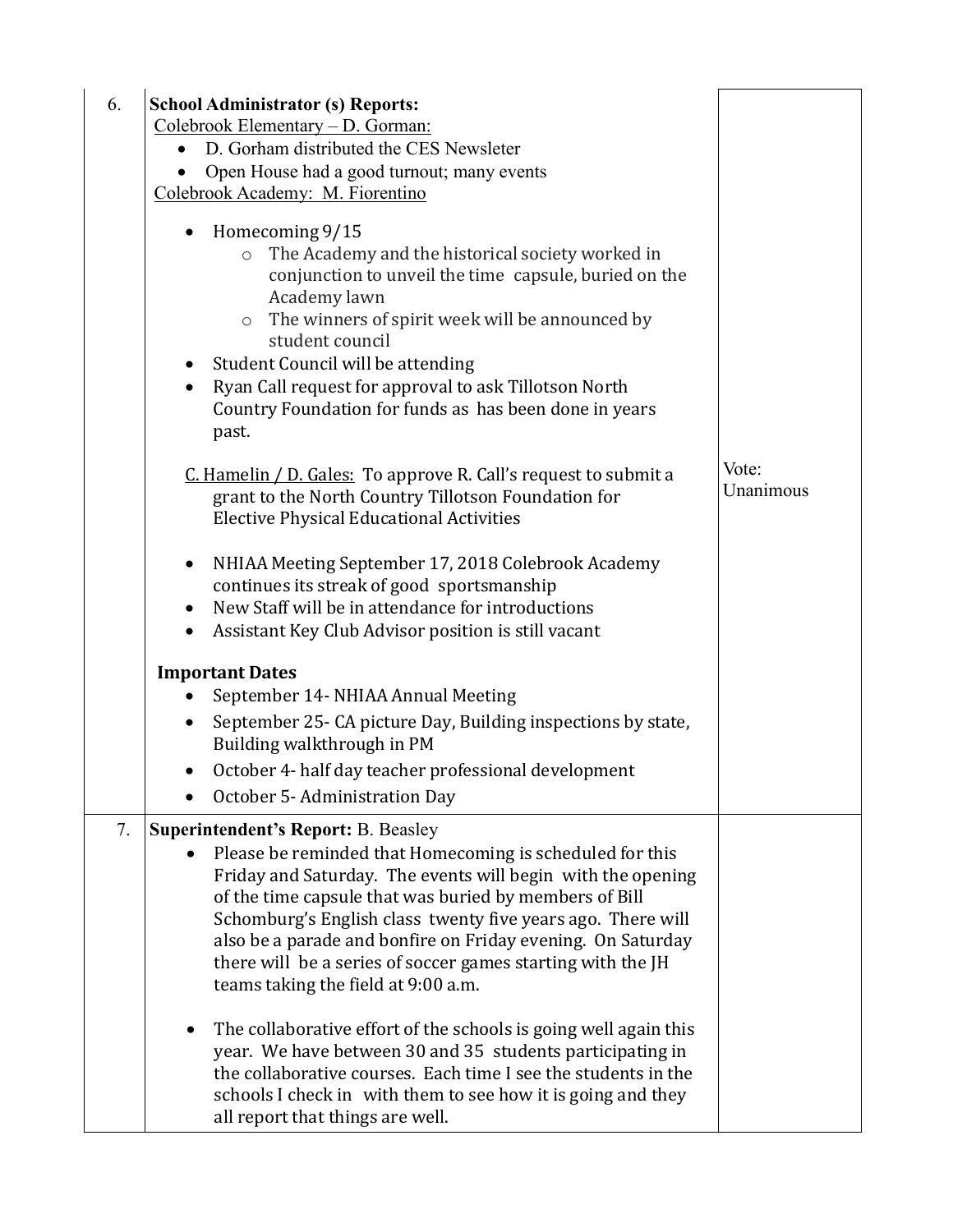|     | The building and transportation sub-committee of the larger<br>٠<br>Collaborative Committee has completed tours of Canaan,<br>Stewartstown, and Pittsburg. This team will be touring both<br>of the Colebrook schools on September 25. Everyone is<br>welcome to join in on these tours.                                        |  |
|-----|---------------------------------------------------------------------------------------------------------------------------------------------------------------------------------------------------------------------------------------------------------------------------------------------------------------------------------|--|
|     | The two open houses at Colebrook Elementary School were<br>$\bullet$<br>well attended. A shout out to Dan Gorham and the CES staff<br>for taking the time to open the school to parents and families.<br>Opportunities similar to this one help to push back the walls<br>of our schools and help to build trust with families. |  |
|     | The fall seasons are now underway. Both teams have opened<br>$\bullet$<br>the season in competitive fashion. If you have a chance to get<br>out and support the teams I am sure they would love to see a<br>large group cheering them on from the sidelines.                                                                    |  |
| 8.  | <b>Business Administrator's Report: Cheryl Covill</b>                                                                                                                                                                                                                                                                           |  |
|     | Asbestos audit from the Department of Environmental Services at                                                                                                                                                                                                                                                                 |  |
|     | the Colebrook Elementary School.                                                                                                                                                                                                                                                                                                |  |
|     | Stewartstown bus assistance with Collaborative transportation<br>$\bullet$<br>needs has been very helpful.                                                                                                                                                                                                                      |  |
| 9.  | NH School Board Association Business: John Falconer                                                                                                                                                                                                                                                                             |  |
|     | None                                                                                                                                                                                                                                                                                                                            |  |
| 10. | Co-Curricular Committee Report: Brian LaPerle                                                                                                                                                                                                                                                                                   |  |
|     | None<br>$\bullet$                                                                                                                                                                                                                                                                                                               |  |
| 11. | <b>Building Committee: Craig Hamelin</b><br>The RFP is being reviewed by the engineer for the mechanical,<br>plumbing and electrical guidelines                                                                                                                                                                                 |  |
| 12. | <b>Policy Committee Report: Deb Greene</b><br>Next meeting of the SAU Policy Committee is 9/27/18                                                                                                                                                                                                                               |  |
| 13. | <b>Support Staff Committee Report: Michael Pearson</b><br>None                                                                                                                                                                                                                                                                  |  |
| 14. | <b>Negotiations Committee Report: John Falconer</b><br>Discussed the Memorandum of Understanding proposed by the<br>Colebrook Education Association.                                                                                                                                                                            |  |
| 15. | <b>Curriculum Committee Report: David Gales</b><br>None<br>$\bullet$                                                                                                                                                                                                                                                            |  |
| 16. | <b>Technology Committee Report: David Gales</b><br>Two technology meetings were recently held for vendors to present<br>their products and service<br>Telephone system<br>$\circ$<br>Keyless access/surveillance cameras<br>O                                                                                                   |  |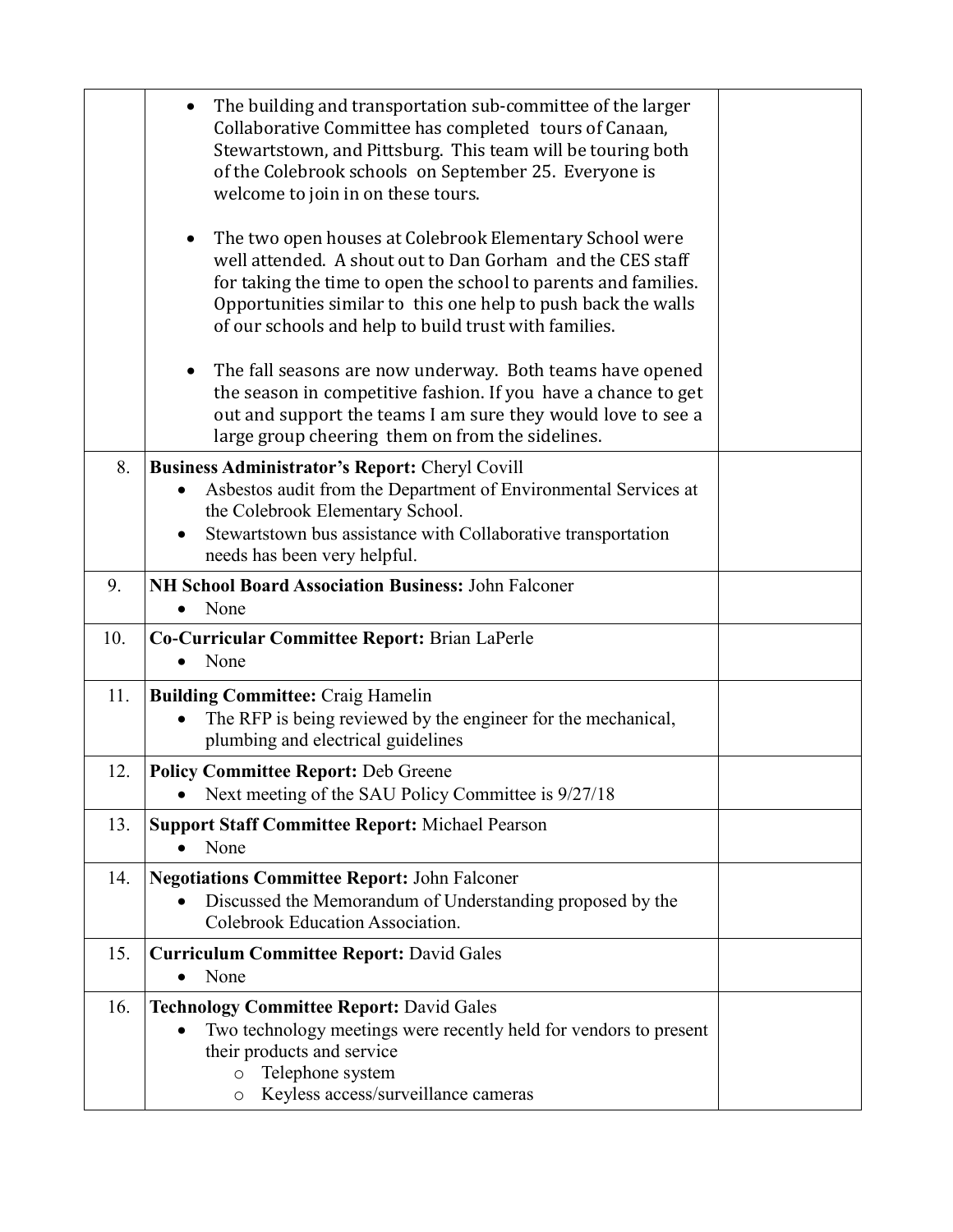| 17. | <b>Connecticut River Collaborative Exploratory Committee Report:</b><br>Brian LaPerle                 |  |
|-----|-------------------------------------------------------------------------------------------------------|--|
|     | The committee met on September $6th$<br>$\bullet$                                                     |  |
|     | Subcommittees reported on their findings<br>$\circ$                                                   |  |
|     | Curriculum subcommittee is looking at course offerings<br>O                                           |  |
|     | Soliciting feedback from students and staff                                                           |  |
|     | Facility and Transportation subcommittee has toured<br>O                                              |  |
|     | Canaan, Pittsburg and Stewartstown and are in the process                                             |  |
|     | of gathering transportation information                                                               |  |
| 18. | <b>Colebrook Academy Committee: John Falconer</b>                                                     |  |
|     | None                                                                                                  |  |
| 19. | <b>Unfinished Business:</b>                                                                           |  |
|     | Second Reading and Adoption of G Policies:                                                            |  |
|     | <b>GBJ Personnel Records</b><br>$\circ$                                                               |  |
|     | <b>GBJ-R Personnel Records</b><br>$\circ$                                                             |  |
|     | GBJA Health Insurance Portability Accountability Act<br>$\circ$                                       |  |
|     | GBJA-R Notice of Privacy Practices<br>$\circ$                                                         |  |
|     | GBK Employee Concerns, Complaints<br>$\circ$                                                          |  |
|     | GBK-R Employee Complaints and Grievances<br>$\circ$                                                   |  |
|     | <b>GCA Professional Staff Positions</b><br>$\circ$                                                    |  |
|     | <b>GCB Professional Staff Contracts</b><br>O                                                          |  |
|     | <b>GCCBC</b> Family and Medical Leave Act<br>$\circ$                                                  |  |
|     | <b>GCCBC-R FMLA Documents</b><br>$\circ$                                                              |  |
|     | GCEB Administrative Staff Recruiting<br>O                                                             |  |
|     | Professional Staff Hiring<br>GCF<br>$\circ$                                                           |  |
|     | Professional Staff Orientation<br>GCH<br>$\circ$                                                      |  |
|     | GCI Professional Staff Development Opportunities<br>$\circ$                                           |  |
|     | <b>GCK</b><br>Professional Staff Assignments and Transfers<br>$\circ$                                 |  |
|     | <b>GCNA</b> Supervision of Instructional Staff<br>$\circ$                                             |  |
|     | GC <sub>O</sub><br>Teacher Performance and Evaluation System<br>O                                     |  |
|     | GCO-R SAU #7 Evaluation System<br>$\circ$                                                             |  |
|     | Professional Staff Promotion/Reclassification<br>GCP<br>$\circ$                                       |  |
|     | Non-Renewal, Termination and<br>GCQ<br>$\circ$                                                        |  |
|     | Dismissal of Certified Staff                                                                          |  |
|     | Non-School Employment by Professional Staff<br>GCR<br>O<br>Members                                    |  |
|     | <b>GCRC</b> Professional Personnel Consulting<br>O                                                    |  |
|     | <b>GDF</b><br>Hiring of Non-Certified Personnel<br>$\circ$                                            |  |
|     | <b>GDO</b><br><b>Evaluation of Support Staff</b><br>$\circ$                                           |  |
|     | Termination of Non-Certified Personnel<br>GDQ<br>$\circ$                                              |  |
|     | <b>Athletic Team Coaches</b><br>GEA<br>$\circ$                                                        |  |
|     | GCG<br>Part-Time and Substitute Professional Staff Employment<br>(Substitute Teachers) (local policy) |  |